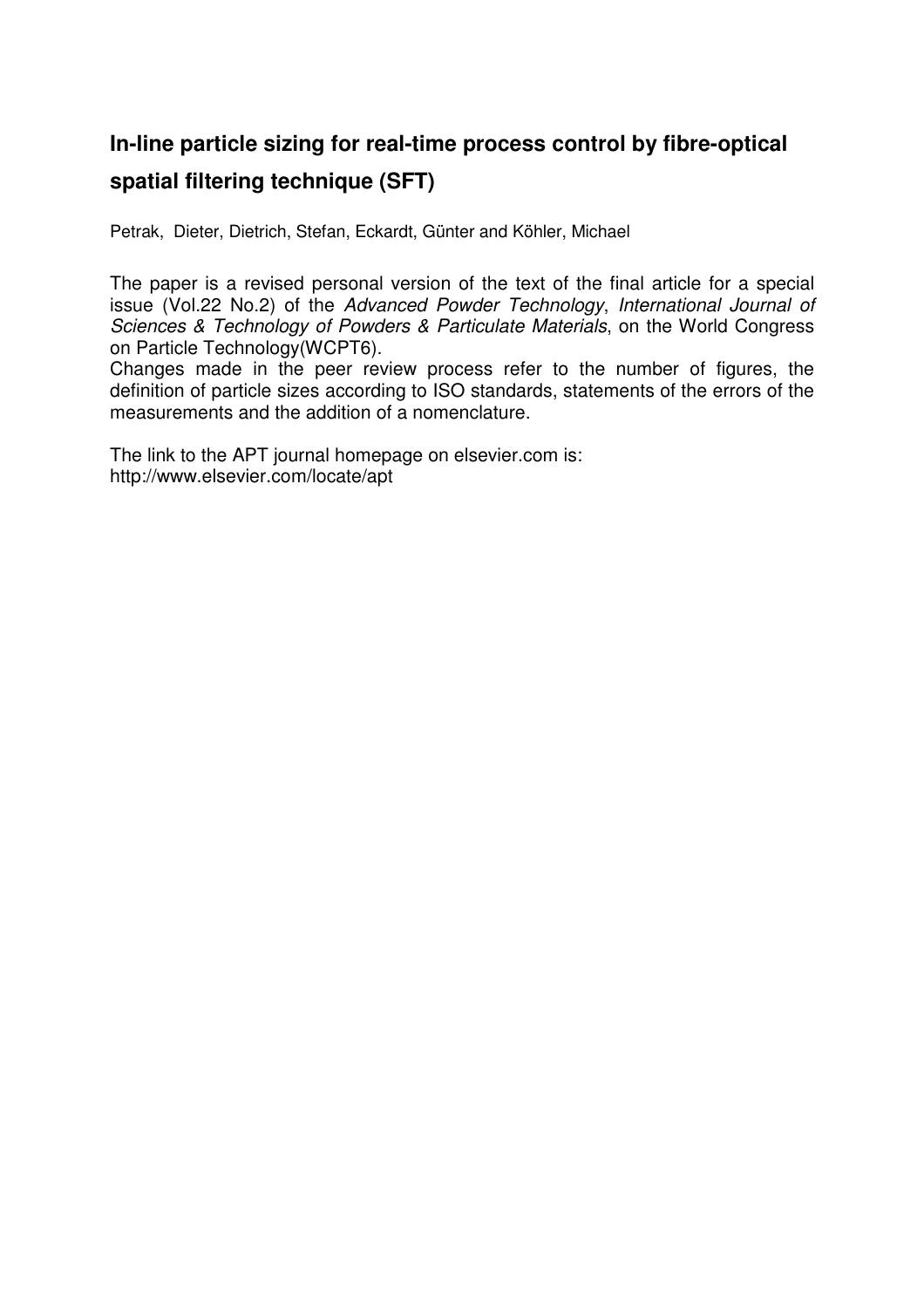# **In-line particle sizing for real-time process control by fibre-optical spatial filtering technique (SFT)**

Petrak Dieter<sup>1</sup>, Dietrich Stefan<sup>2</sup>, Eckardt Günter<sup>2</sup>, Köhler Michael<sup>2</sup>

- <sup>1</sup> Chemnitz University of Technology, D-09126 Chemnitz, Reichenhainer Str.70, Germany
- <sup>2</sup> Parsum GmbH, D-09126 Chemnitz, Reichenhainer Str.34-36, Germany

Author of correspondence: Petrak Dieter, E-mail: [petrak@imech.tu-chemnitz.de](mailto:petrak@imech.tu-chemnitz.de)

### **Abstract**

Sizing of particles in industrial processes is of great technical interest and therefore different physical-based techniques have been developed. The objective of this study was to review the characteristics of modern sizing instruments based on a modified fibre-optical spatial filtering technique (SFT). Fibre-optical spatial filtering velocimetry was modified by fibre-optical spot scanning in order to determine simultaneously the size and the velocity of particles. Sizing in-line instruments of Parsum GmbH use these measuring principles and may be adapted to different process conditions. Particles with sizes of 50 um to 6,000 um and velocities up to 50 m/s may be measured by the probe system IPP 70. An overview is given to real-time sizing of particles in different technical applications: fluid-bed granulation, high shear wet granulation, Wurster coating, mixing, spray drying, crystallization and milling.

**Keywords:** spatial filtering technique, particle size, in-line measurement, real-time process control, process analytical technology

## **1. INTRODUCTION**

Sizing of particles in industrial processes is of great technical interest and therefore different physical-based techniques have been developed [1]. Especially in-line measurement techniques may provide a better understanding of the phenomena in particle systems and also improve the control of processes. Advantages are the improvement of the process stability and of the product quality and otherwise the reduction of waste, store and costs. Another interesting parameter is the particle velocity in particle laden flows or in particulate materials. The simultaneous measurement of size and velocity of each particle allows the determination of the local particle mass flow rate at the measuring position.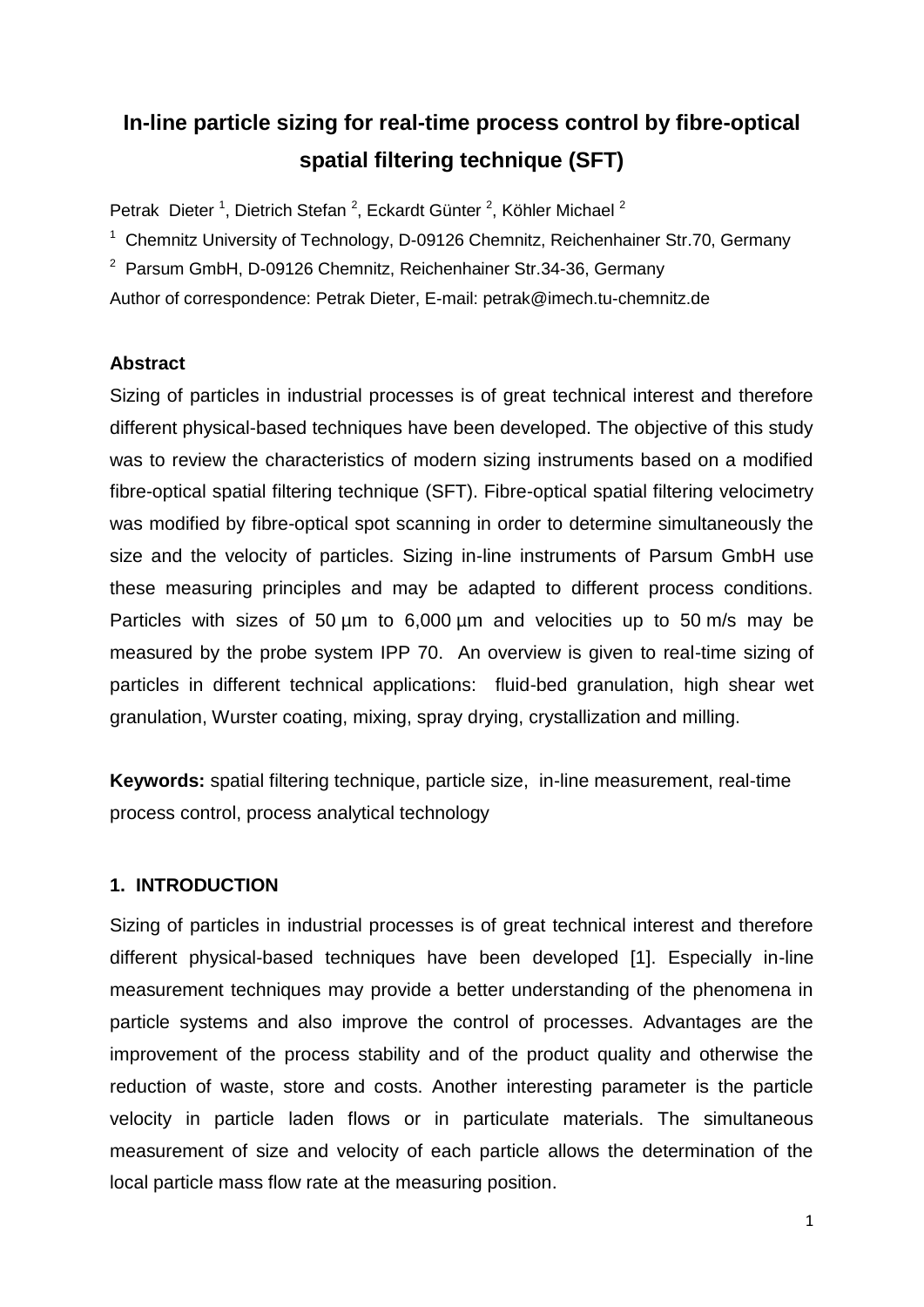Particle size measurement techniques may be divided into two categories, stream scanning and field scanning. Stream scanning means the examination of one particle at a time and field scanning the simultaneous examination of an assembly of particles. Both principles may be applied on particle sizing of industrial processes. Inserting a probe directly into a process line is called in-line particle sizing. Ideally, the whole process flow would be examined, but process streams often operate at high particle flow rates. It is therefore a common method to measure in a side-stream which can be isolated from the main process flow. Another option is the application of a dilution step between the particle stream and the measuring device.

Known in-line measuring devices based on field scanning use the laser diffraction, incoherent space frequency analysis and ultrasonic or light attenuation. Examples of in-line sizing devices based on stream scanning are the shadow Doppler velocimetry (SDV), the focused beam reflectance measurement (FBRM), light scattering, imaging technique using CCD cameras, the phase Doppler method (PDA) and the spatial filtering technique (SFT). Based on the spatial filtering technique, Petrak [2] has described a new optical probe for the simultaneous measurement of size and velocity at one particle. Fibre-optical spatial filtering velocimetry (SFV) was modified by fibreoptical spot scanning (FSS) in order to determine the particle size. Meanwhile better in-line measuring devices with different probes based on modified spatial filtering technique are available by PARSUM GmbH (Chemnitz, Germany) with the particle size range of 50  $\mu$ m – 6,000  $\mu$ m and the particle velocity range of 0.01 m/s – 50 m/s with a data rate up to 20,000 s<sup>-1</sup> [3], [4].

The present work gives an overview of the new SFT-sizing in-line instruments and of real-time sizing of particles in different technical processes: fluid-bed granulation, high shear wet granulation, Wurster coating, mixing, spray drying, crystallization and milling.

#### **2. MEASURING PRINCIPLE**

The spatial filtering velocimetry (SFV) is a method of the velocity determination of an object by observing the object through a spatial filter in front of a receiver. An overview about fundamentals and applications of the SFV method was given by Aizu et al. [5]. The modified spatial filtering technique for the simultaneous measurement of particle size and velocity can be described as follows.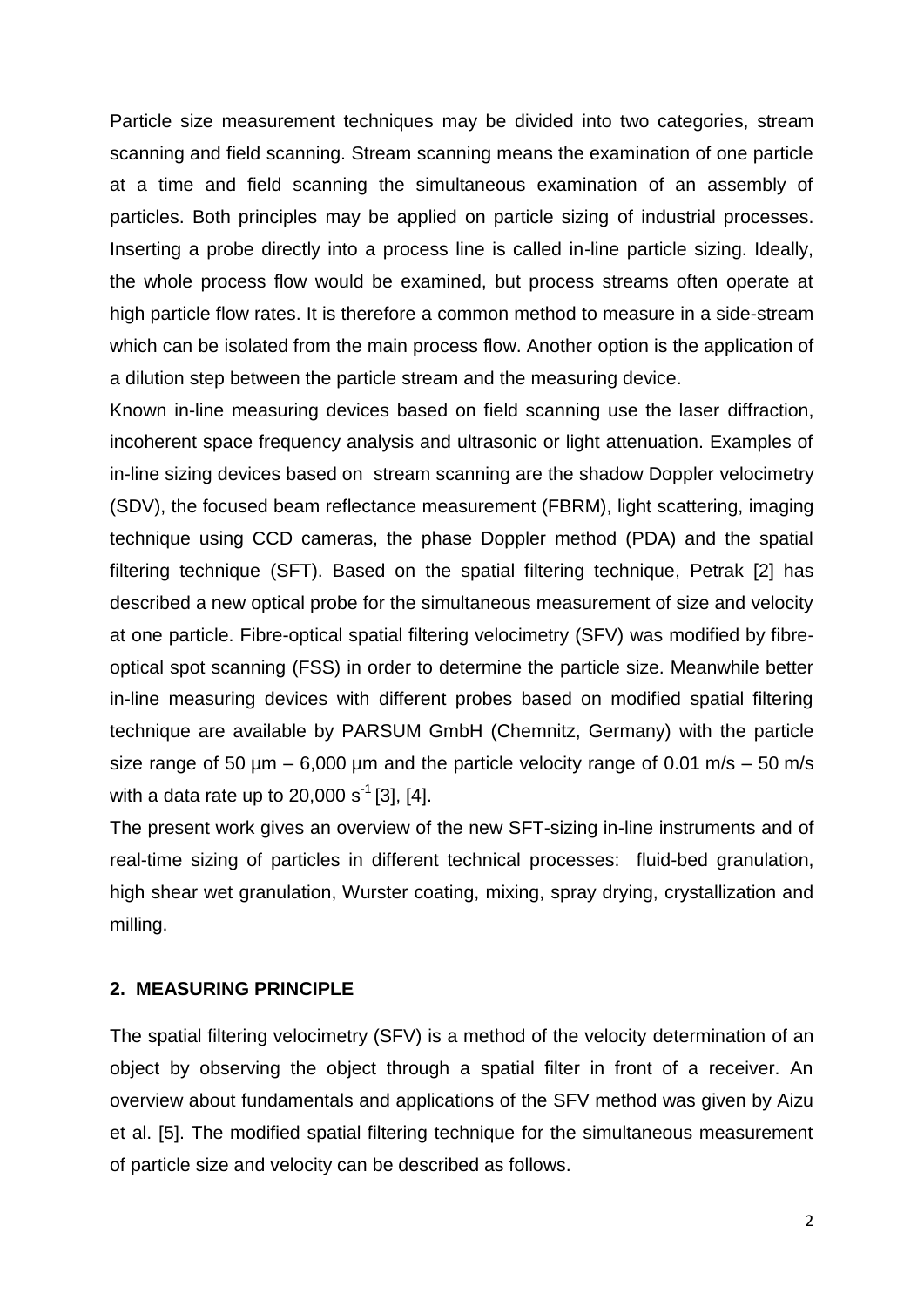The fibre-optical spot scanning (FSS) is an addition to the SFV. The basic operation of the FSS is to observe the shadow image of a moving particle through a single optical fibre with a small diameter *b*. When the shadow image passes through the single optical fibre, an impulse is generated and the width of which depends on the particle size *x*, the particle velocity *v*, and the random spatial location of particle and fibre. The shadow image of the particle has the same size as the particle, if the light diffraction by the particle and the influence of a divergent angle of the illumination beam can be neglected. The composition of the total impulse width is shown in Figure 1. The total time  $\Delta t$  of the impulse is then:

$$
\Delta t = (t_2 - t_1) + (t_3 - t_2) + (t_4 - t_3) = (b/v) + (x-b)/v + (b/v)
$$
\n(1)

and the particle size *x* is equal

$$
x = v \Delta t - b \tag{2}
$$

The particle trajectory has a random position in relation to the spatial fixed single fibre. If the particle is a sphere with the radius *r,* the chord length *a(y)* of the shadow image of the particle is then

$$
a(y)=2\sqrt{r^2-y^2} \tag{3}
$$

with *y* as the normal distance of the chord from a parallel axis through the centre.

The cord size distribution for a random cut across the particle shadow is given by the following equation

$$
P(a_1, a_2) = \frac{\sqrt{4r^2 - a_1^2} - \sqrt{4r^2 - a_2^2}}{2r}
$$
 (4)

where  $P(a_1, a_2)$  is the probability of obtaining a chord size between  $a_1$  and  $a_2$ . Langston et al. [6] have shown that particle size analysis from chord measurements can be evaluated using Bayes' theorem.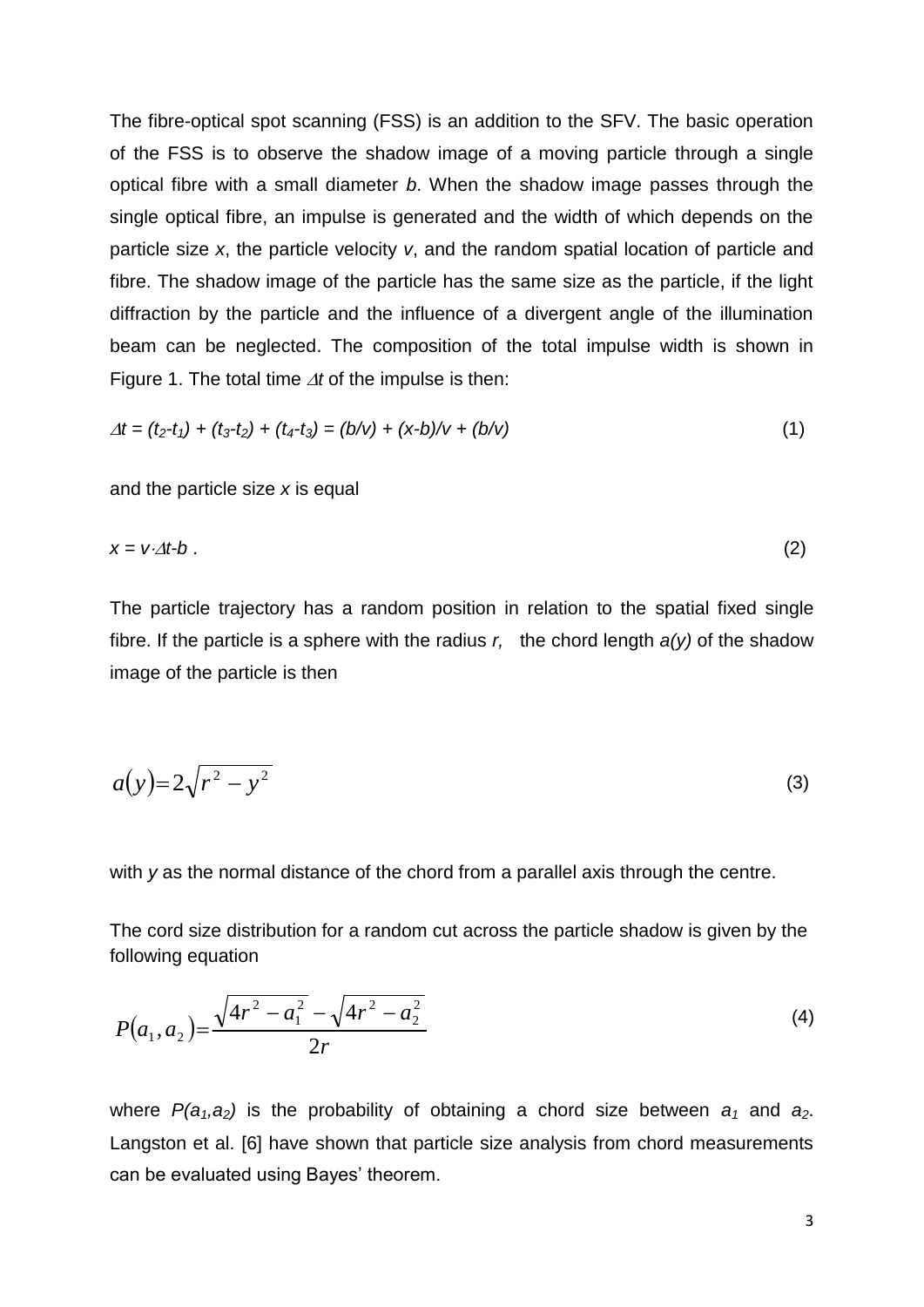

Fig. 1: Impulse generation by fibre-optical spot scanning

The unknown particle velocity *v* can be determined by the SFV method. As mentioned above, the basic operation of SFV is to observe the image of a moving object through a spatial filter placed in front of a photo-detector. The output signal of the photo-detector contains a frequency *f<sup>o</sup>* related to the object velocity *v*:

$$
v = f_o \cdot s/M \tag{5}
$$

where *s* is the interval of the spatial filter and *M* is the magnification of the imaging system. Various types of spatial filtering velocity-meters are mainly characterised by the physical type of the spatial filter: transmission grating type, detector type, optical fibre type, and special grating type. The optical fibre type was investigated by Hayashi et al. [7].

The probe line IPP 70 from Parsum with the modified spatial filtering technique uses a fibre-optical configuration as shown in Figure 2. The single fibre for spot scanning and a differential-type fibre-optical spatial filter are arrayed together. Optical fibres of diameter *b* are linearly arrayed at intervals of *s/2*. The shadow of a moving particle is formed at the entrance faces of every optical spatial filter with the interval *s*. The output light from every filter is collected, and an output signal is obtained by taking the difference between them to eliminate the pedestal frequency around zero spatial frequency.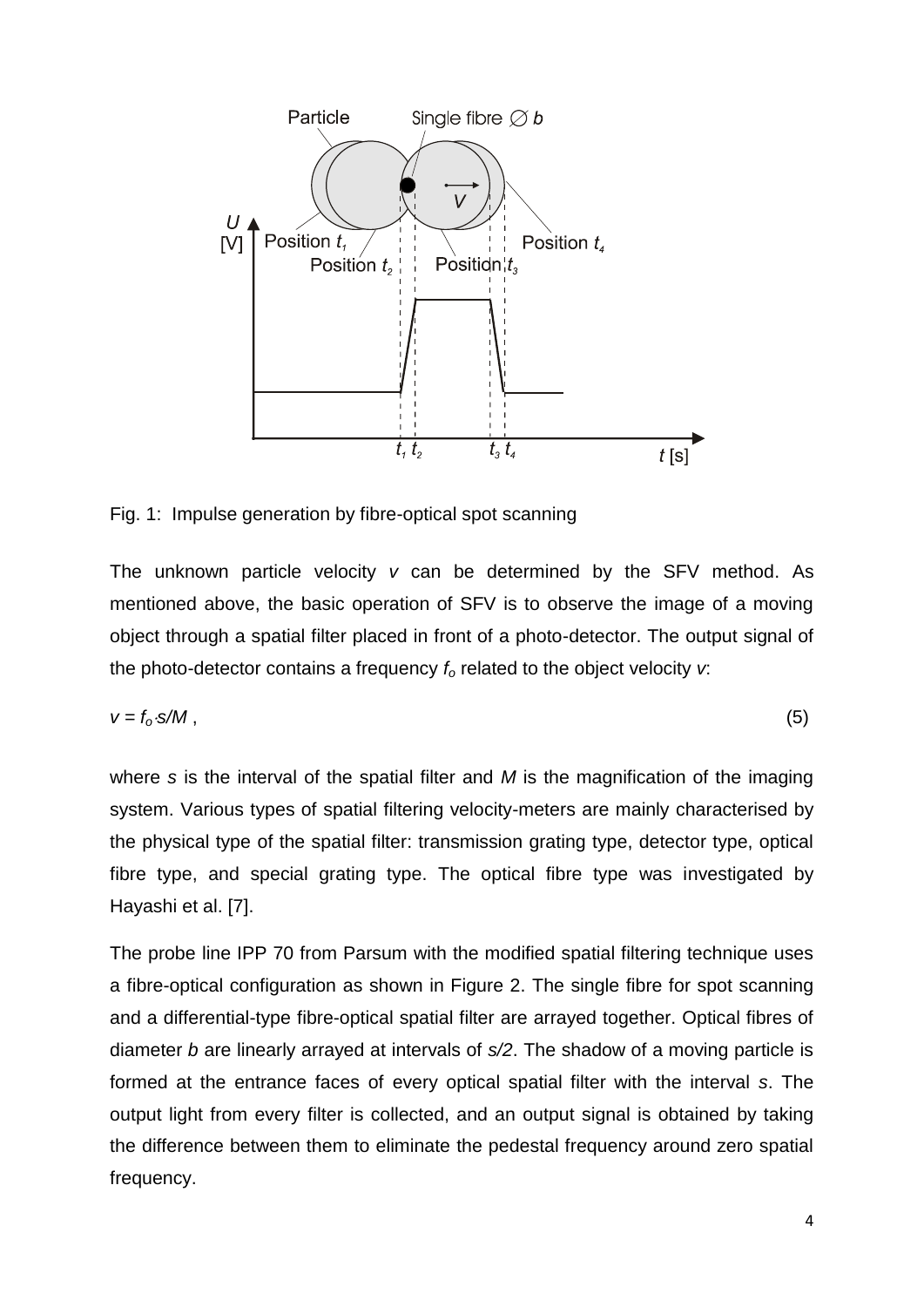

Fig. 2: Schematic probe diagram of the modified spatial filtering technique

The power spectrum  $H(\mu, \nu)$  of the spatial filter function represents the selective characteristic in the spatial frequency domain. It can be obtained by Fourier transforming after weighting  $\pm 1$  at the end faces of uniform optical fibres:

$$
\left|H(\mu,\nu)\right|^2 = \pi^2 b^4 \left(\sin \pi s \mu/2\right)^2 \left(\frac{\sin N \pi s \mu}{\sin \pi s \mu}\right)^2 \left(\frac{J_1(\pi b \sqrt{\mu^2 + \nu^2}}{\pi b \sqrt{\mu^2 + \nu^2}}\right)^2,\tag{6}
$$

where  $\mu$  and  $\nu$  are the spatial frequencies in the x and y direction, respectively,  $J_1$  is the Bessel function of the first order, and 2*N* is the total number of the fibres with the diameter *b*. According to Eq. (6), the optical fibre array selects a narrowband spatial frequency to  $\mu = 1/s$  and acts as a filtering function on the input function  $F_p(\mu, \nu)$  in the space domain. The spatial power spectrum  $G_p(\mu, \nu)$  is given by:

$$
G_p(\mu, \nu) = F_p(\mu, \nu) \Big| H(\mu, \nu)^2 \Big|, \tag{7}
$$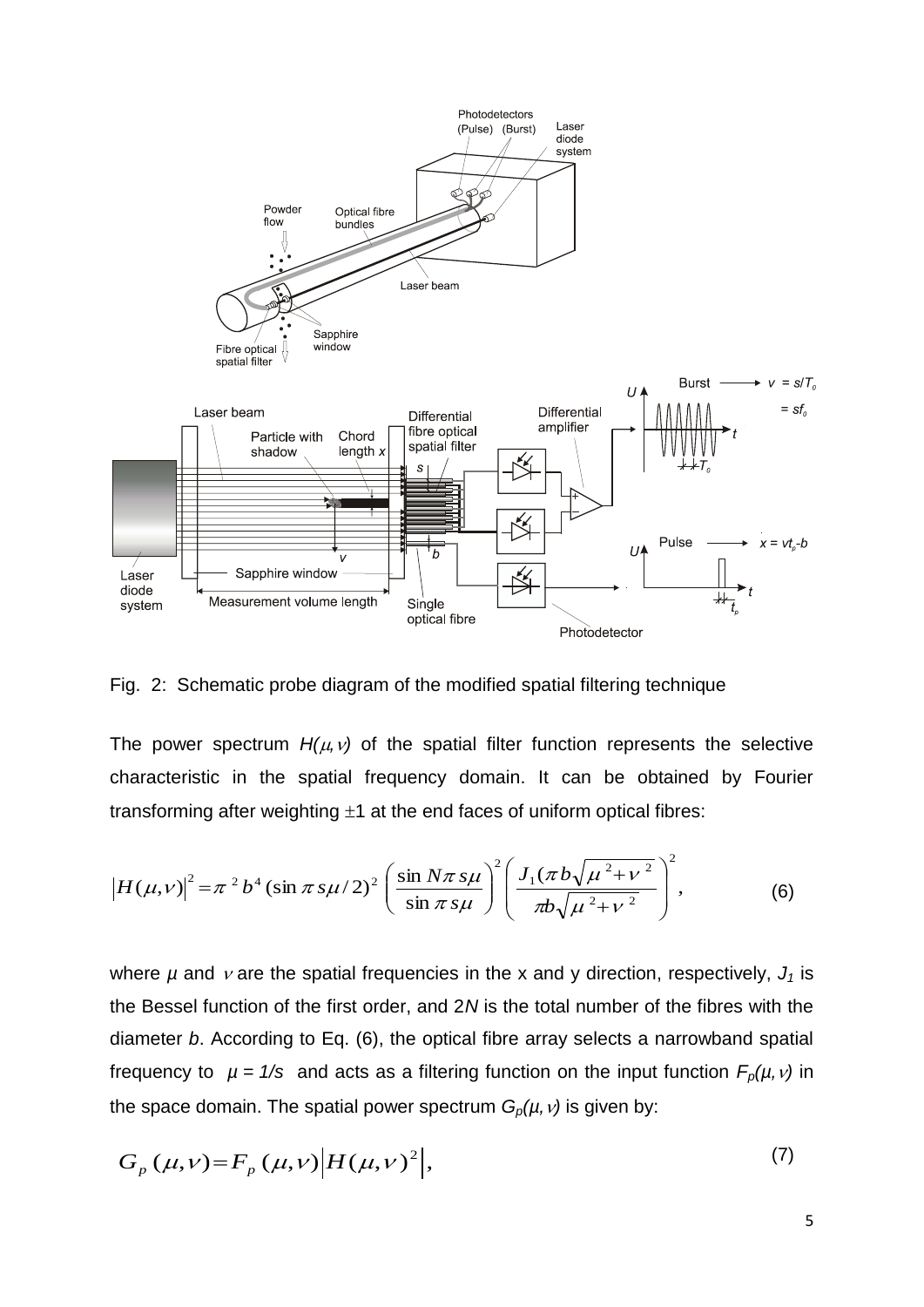where  $F_p(\mu, \nu)$  stands for the Fourier transform of the image intensity *i*  $(x, y)$ . The temporal power spectrum *Gp(f)* is given by integrating Eq. (7) with respect to the spatial frequency  $v$ :

$$
G_p(f) = \frac{1}{\nu} \int_{-\infty}^{\infty} F_p\left(\frac{f}{\nu}, \nu\right) \left| H\left(\frac{f}{\nu}, \nu\right) \right|^2 d\nu,
$$
 (8)

where a relation of  $\mu = f/v$  has been used. The temporal power spectrum  $G_p$  (f) may have a peak at  $f = f_0 = v/s$ . By measuring the frequency  $f_0$ , the particle velocity *v* can be determined from Eq. (5).

The spatial filter should be constructed to have the appropriate filtering characteristic by choosing the following parameters: transmittance, interval of filter elements, number of filter elements. A systematic deviation smaller than 1 % of the central frequency  $f_0$  is almost negligible for the number of filter elements  $N > 5$ . The optical fibres have an insufficiently long aperture size in the direction perpendicular to the spatial filter axis. Therefore, the velocity signal has the best signal-to-noise ratio if the spatial filter axis and the particle trajectory have the same direction. The proposed method is more qualified for an almost parallel particle flow with a main flow direction. Various signal-analysing techniques applied in laser Doppler anemometry can also be used in spatial filtering velocimetry: spectrum analysis, correlation, frequency counting, and frequency tracking.

#### **3. CHARACTERISTICS OF SFT INSTRUMENTS**

Sizing instruments of Parsum GmbH are different probes which contain the modified fibre-optical spatial filtering technique. A Parsum Probe IPP 70 is shown in Figure 3. The Probe IPP 70 is constructed from stainless steel and has sapphire windows. This probe system is suitable for size measurements in the range  $50 \mu m - 6,000 \mu m$  with an uncertainty of 1 % and for velocity measurements between 0.01 m/s and 50 m/s with an uncertainty of 0.5 %. The probes have a standard tube length of 280 mm and a diameter of 25 mm. The tube length can be extended to 4 m with a diameter of 50 mm.

The temperature at the measuring point reaches from -20°C to 100°C. With relation to the measurement principle, alignment and field calibration are not required. With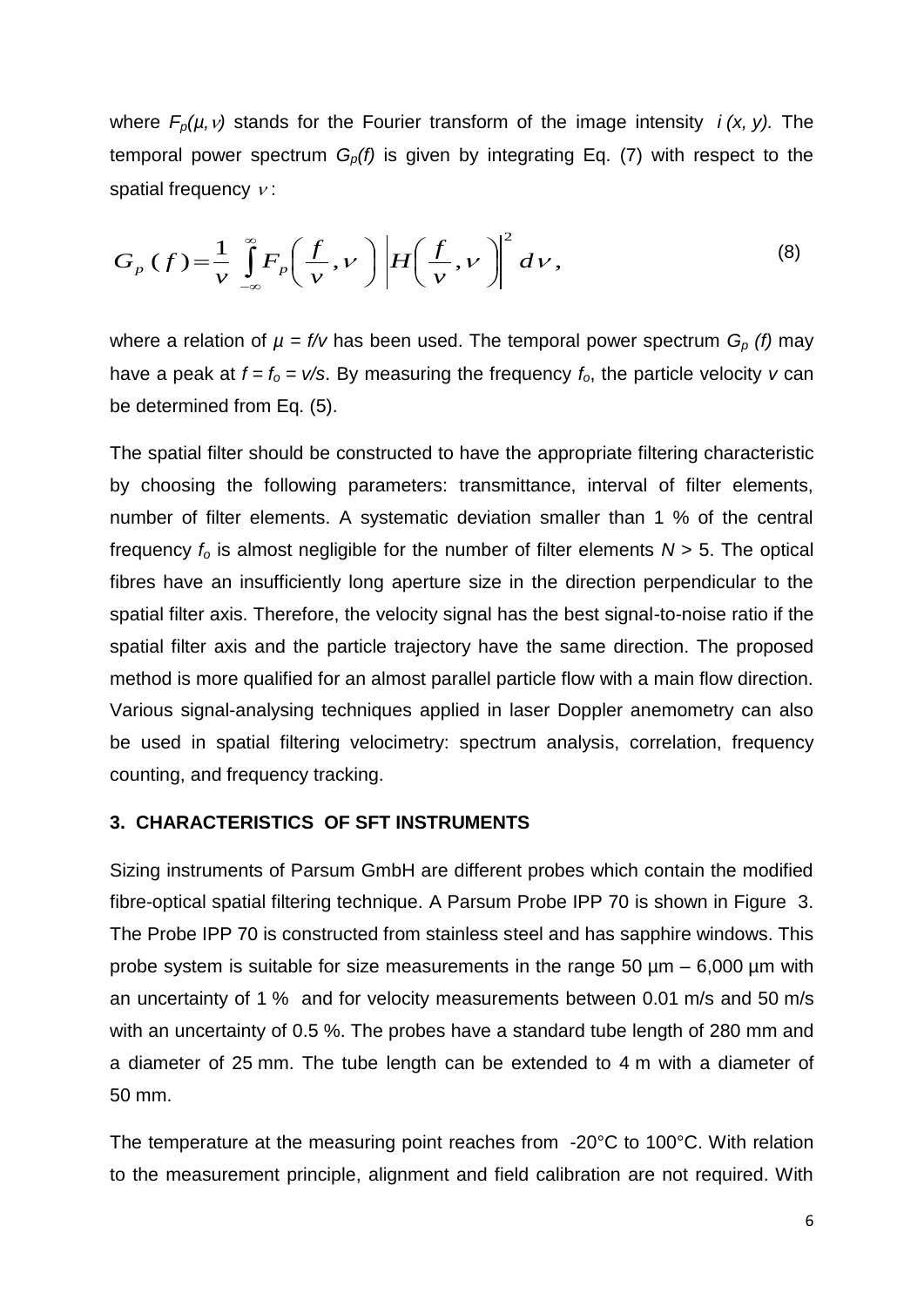relation to the process environment, a verification kit allows a control of the whole measurement system.



Fig. 3: Fibreoptical probe IPP 70 made by Parsum

The probe can be installed directly in a process line to provide real-time analysis. A range of accessories enables the application to particle systems with high concentration. By feeding compressed air or other gases to the measuring volume, the optical windows are kept clear using different flushing cells. Additionally, an inline disperser can be used to dilute and disperse the sample flow if particle loading is too high. The IPP 70 with barrier housing and special air valves can be used for EX environments. In the basic configuration the probe is connected to a measurement computer at process level. Up to 4 single probes may be connected to a measurement computer simultaneously. An automatic feedback to a central control system is possible by 4 mA…20 mA Interface and by TCP-Server technology or by OPC-Server.

The data rate is available up to 20,000 particles per second. Parameters derived from the chord length distributions e. g. the size values  $x_{10,3}$ ,  $x_{50,3}$  and  $x_{90,3}$  can be correlated against other particle size parameters. Additional pharmaceutical options support applications in the pharmaceutical industry.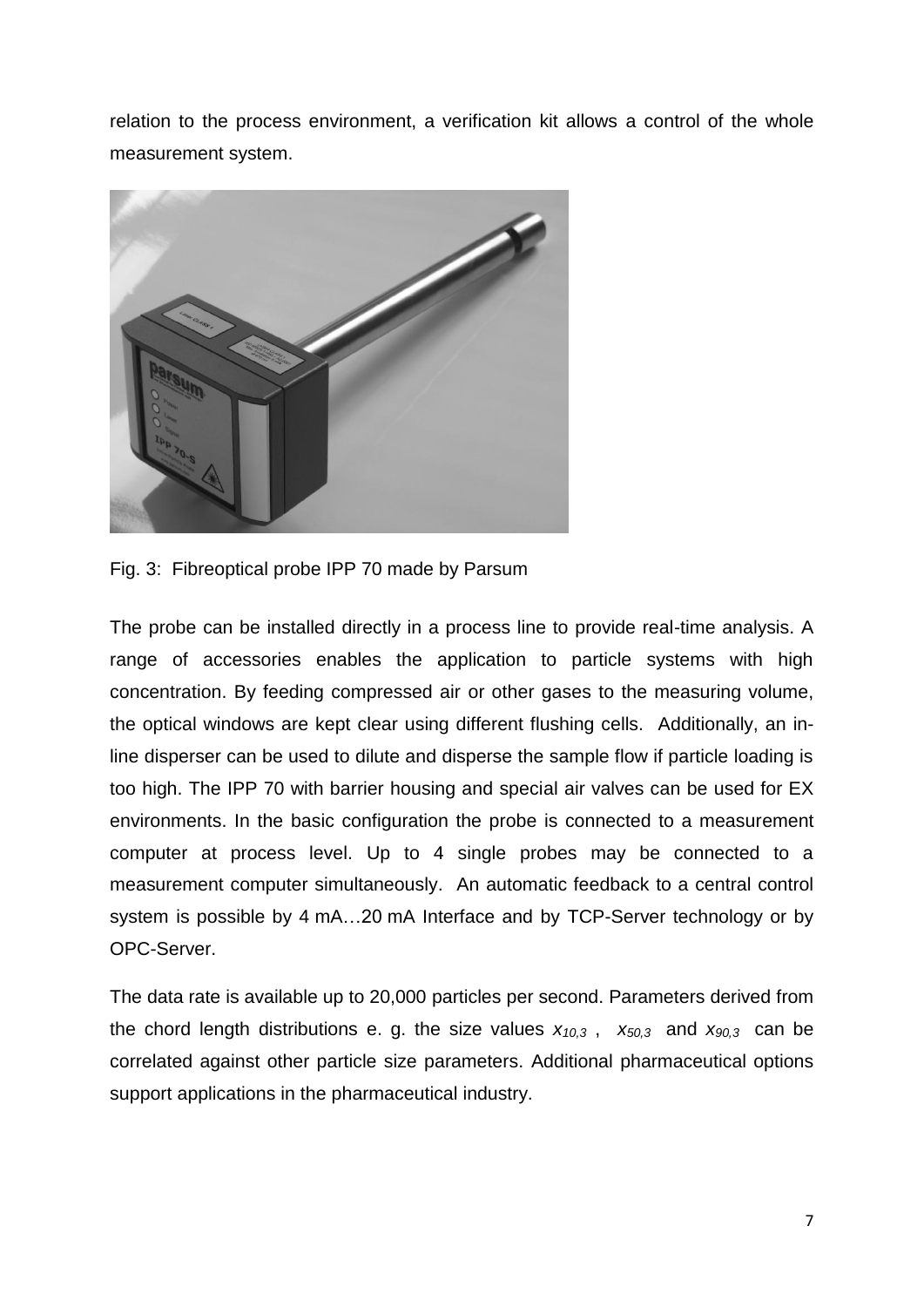#### **4. APPLICATIONS**

The advantages of the SFT instruments are low hardware requirements, real-time measurement, variable process interface, user friendly handling, long time stability, variable buffer size and robust design at reasonable cost. The SFT instruments may be used for different processes: agglomeration in fluidized bed processes, mixing and coating, high shear wet and dry granulation, spray drying, sieving, grinding and dosing, transportation and filling, spraying. Basic principles of the at-line, on-line and in-line sampling technique with the probe system are illustrated in Figure 4.



Fig. 4: Illustration of three kinds of measurement with the probe system (P)

In in-line measurement, particle size analysis is carried out during the process without any special sampling procedure. The in-line application of the Parsum Probe IPP 70 in the process unit enables monitoring of the particle size distribution during the process time *t<sup>M</sup>* with the following results: increase of process transparency, short response time in the event of process disturbances, continuous control of the product quality, full feedback control for automated solutions, no need of samples and laboratory analysis.

#### **4.1 GRANULATION 4.1.1 FLUIDIZED BED GRANULATION**

The fluidized bed spray granulation plays an important role in many industrial processes [8]. It is used for the production of granular solids with application as particle catalysts or absorbents, waste water treatment granules, salts, pharmaceuticals and so on. The actual particle size distribution of the granules is one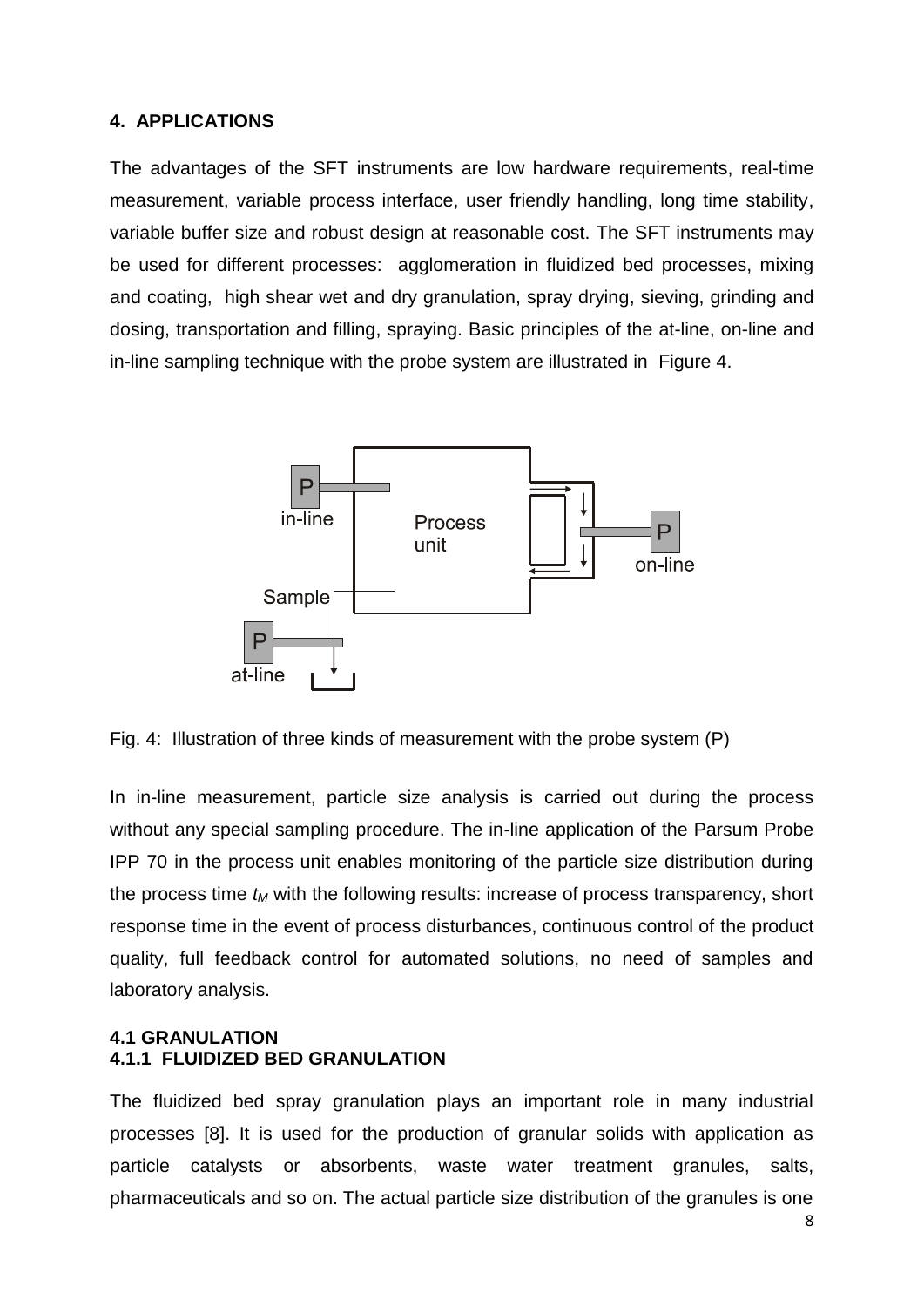of the critical parameters determining the product quality relating to drying behaviour, solubility and agglomerate formation. Figure 5 shows the result of the in-line measurement with a Parsum probe in batch fluidized bed granulation of pharmaceuticals [9]. The granulation of 5 kg lactose with active pharmaceutical ingredients was performed in a laboratory granulator Glatt WSG 5 (Glatt GmbH, Binzen, Germany). The granule build-up can be followed with high time resolution and in real-time. Comparison of the *x50,3* - values between at-line laser diffraction measurements with a HELOS System (Sympatec GmbH, Clausthal-Zellerfeld, Germany) and the in-line measurements with Parsum probe shows a satisfying correspondence. The particle growth is strongly influenced by the spray rate and inlet air flow.



Fig. 5: Particle size values  $x_{10,3}$ ,  $x_{50,3}$  and  $x_{90,3}$  in dependence on process time  $t_M$  in a batch fluidized bed granulation of 5 kg lactose with active pharmaceutical ingredients

Using at-line measurements with Parsum Probe IPP 70 for experimental studies of fluid bed granulation, predictive models for the final particle size distribution have been constructed [10], [11]. The granulations were performed in a granulator Glatt WSG 5 with variation of air humidity, granulation liquid feed rate and granulation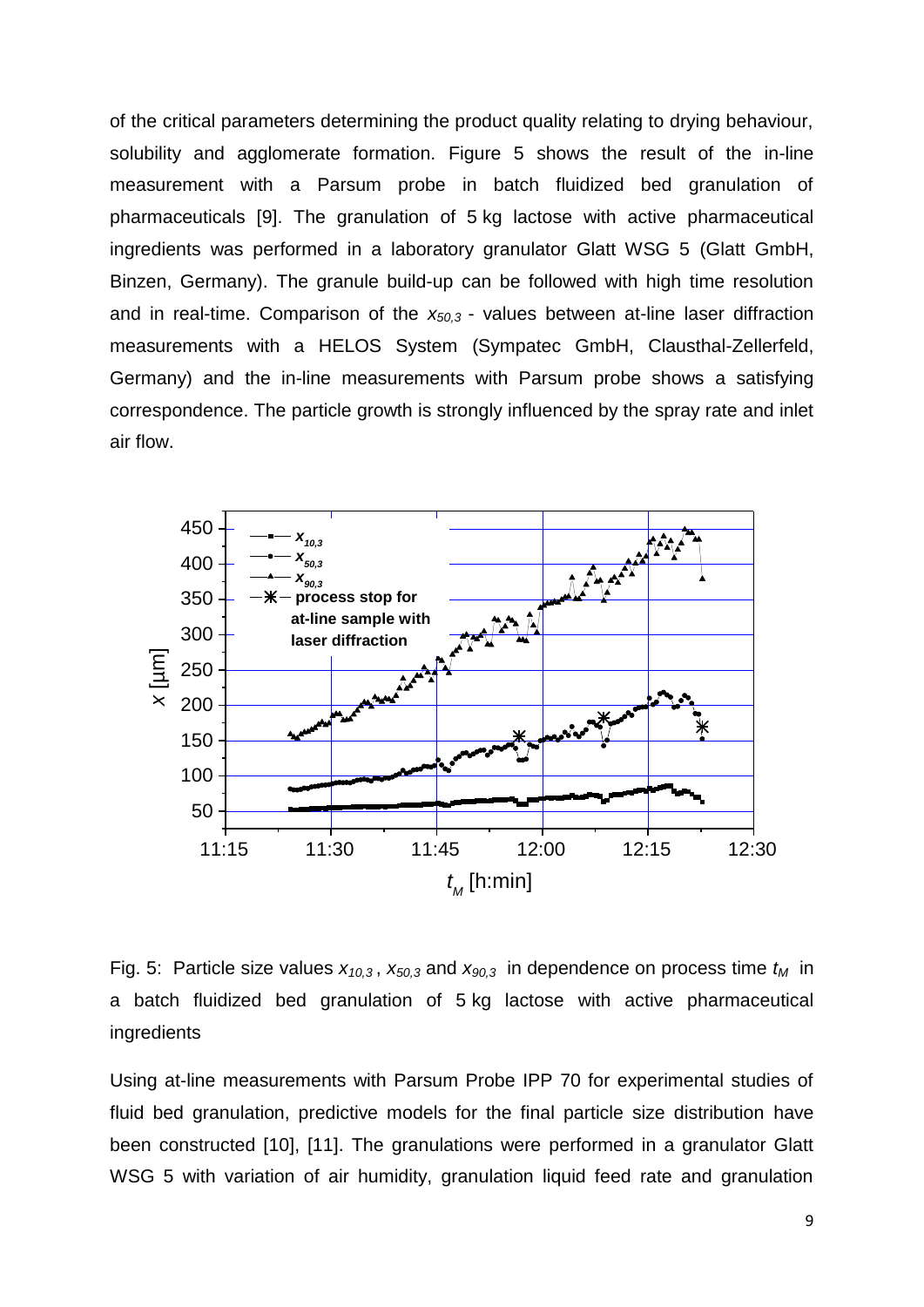liquid feed pulsing. Three different measuring methods were used for the determination of particle size distribution: sieve analysis, laser light diffraction and Parsum Probe IPP 70. The IPP 70 results for the median granule size model gave the best goodness of fit  $(R^2)$  and goodness of prediction  $(Q^2)$ . Only the IPP 70 results gave acceptable  $R^2$  and  $Q^2$  values for the relative size distribution width  $(x_{90,3}$ *x10,3)/x50,3* of the predictive size distribution. The IPP 70 measurements show that liquid feed pulsing is an efficient way to modify the particle size of the final granules.

The feasibility of the Parsum Probe IPP 70 as process analytical technology tool for the in-line monitoring of the particle size distribution during top spray fluidized bed granulation was examined by Burggraeve et al. [12]. The results indicate the ability to predict end granule properties based on in-line SFT data that can be beneficial in both development and routine production. Huang et al. [13] could show that the combined use of process analyzing by Parsum probe and multivariate tools improves the process understanding and the end product quality.

## **4.1.2 HIGH SHEAR WET GRANULATION**

High shear wet granulation is a granulation process using high speed mixing blades. Granules were produced by addition of binder solution to powder with active pharmaceutical ingredient and excipients. Overgranulation may generate low porosity granules and affect the mechanical properties of the tablets. End-point determination based on particle size distribution was found to be the best. Figure 6 demonstrates the development of the granulation process in a Pilot Processor System P/VAC 10-6 (DIOSNA Dierks & Söhne GmbH, Osnabrück, Germany) with 15 kg mixture of lactose and microcrystalline cellulose.

The different process steps dry mixing, spraying and granulation are clearly characterized by the different size values *x10,3* , *x50,3* and *x90,3* .

#### **4.2 PELLET COATING**

Goal of coating of particles is to monitor layer thickness and to detect agglomerates. Two examples show the probe results of Wurster coating [14]. A typical pellet coating process with the development of a 50 µm thick layer is given in Figure 7. The generation of agglomerates is characterized by the development of a bimodal distribution with a second maximum, which is increased with the process time *tM*.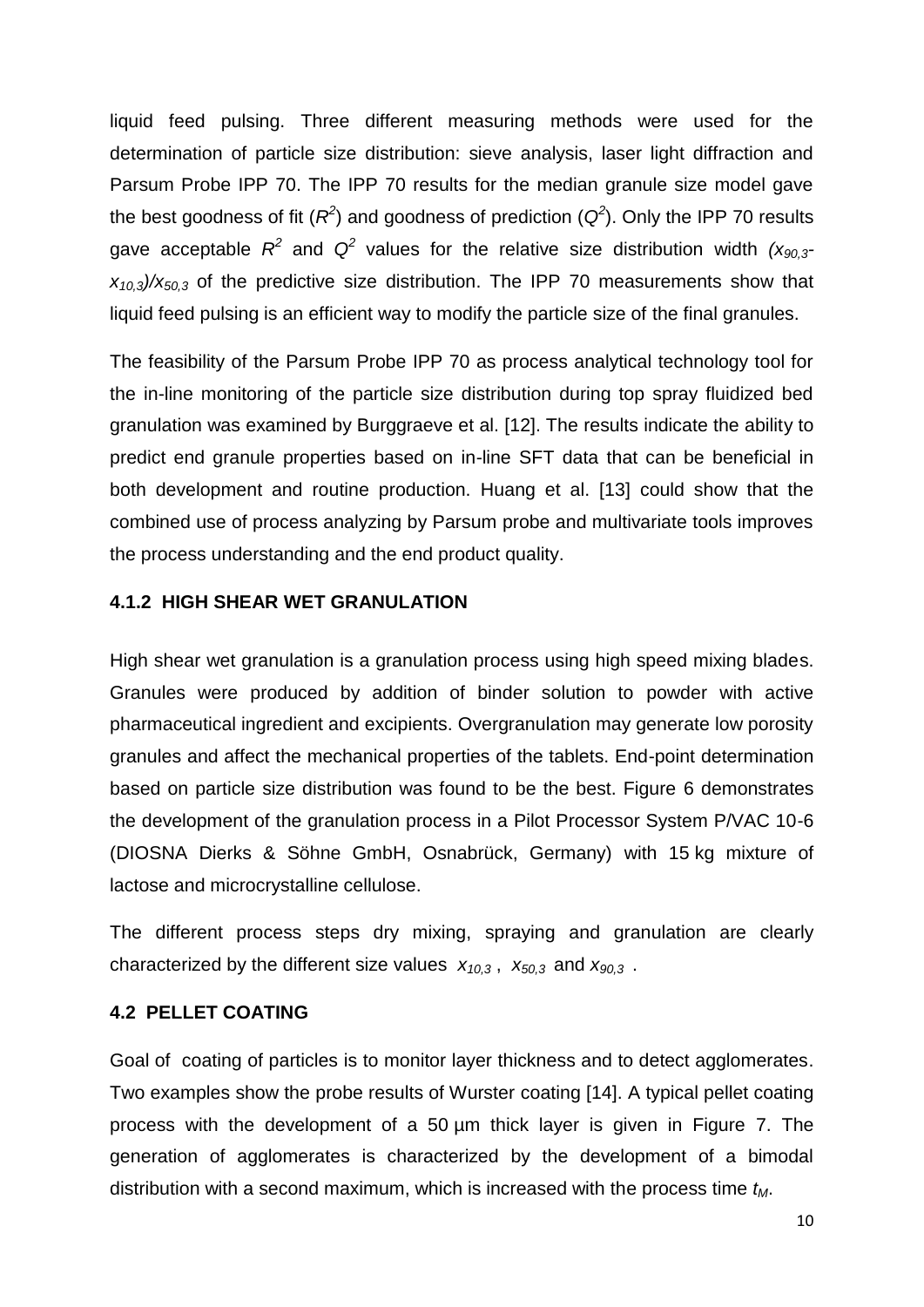

Fig. 6: Particle size values  $x_{10,3}$ ,  $x_{50,3}$  and  $x_{90,3}$  in dependence on process time  $t_M$  in a high shear wet granulation of 15 kg mixture lactose with cellulose



Fig. 7: Development of the density distribution by volume *q3*\*(log *x*) of a typical pellet coating process in dependence on process time *t<sup>M</sup>*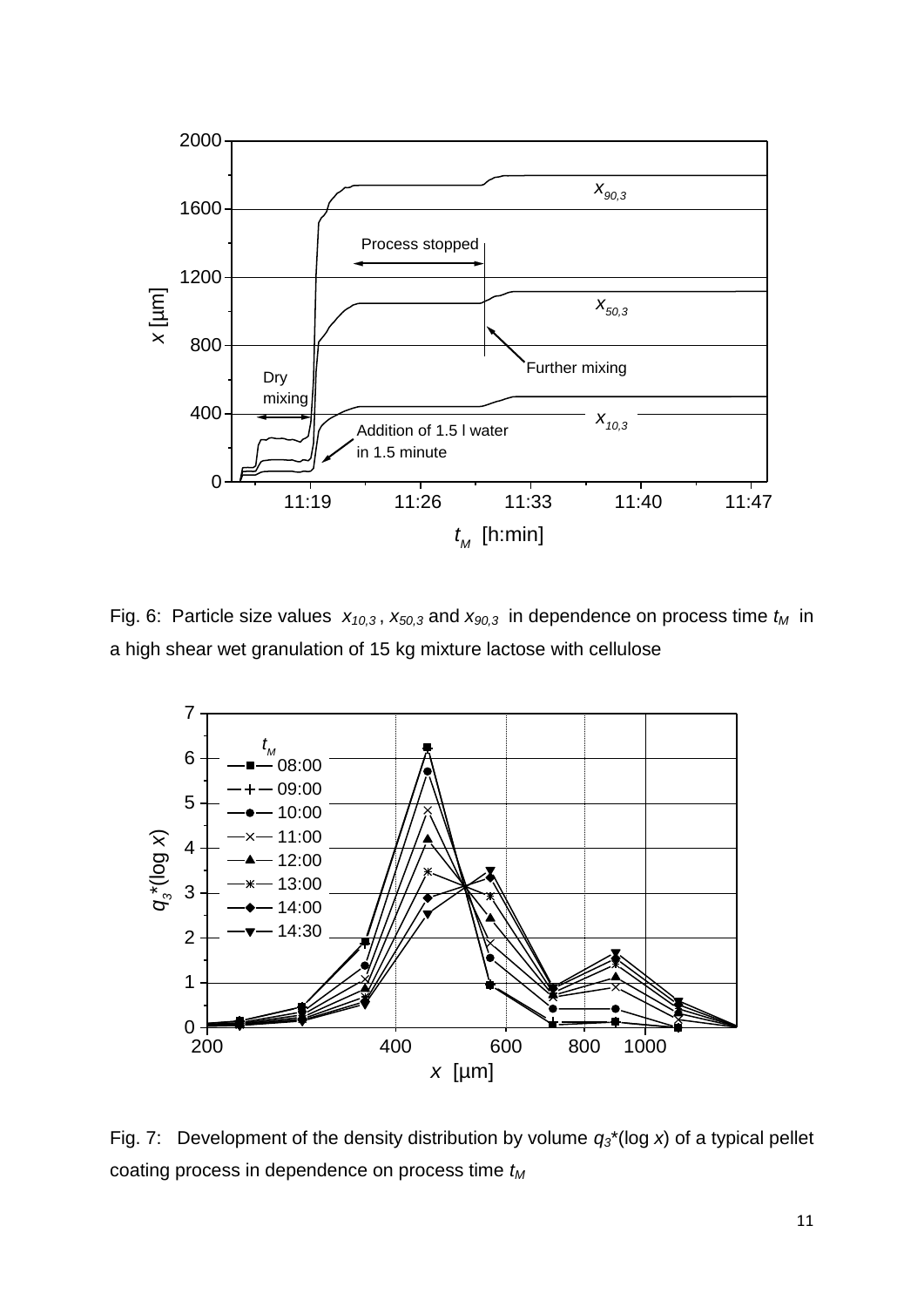A small increase of the agglomeration may be monitored by taking the difference between a reference size distribution at the process start with size distributions of later time. The probe was installed in a Glatt GPCG 2 fluidized bed system with a 6''- Wurster. The batch material was 1.5 kg cellets 200-355 with a 6 % pharmacoat -606 solution. The results for three spray rates were given in Figure 8. An increase of the spray rate is connected with an increase of the agglomeration.



Fig. 8: Agglomeration in dependence on the spray rate for a coating process in a Wurster granulator

New probe results for a coating process were given by Fischer et al. [15]. The Parsum Probe IPP 70 was used to monitor the evaluation of the particle size distribution during fluidized coating experiments. The measured chord length distributions were translated into the corresponding particle size distributions by a geometric transformation approach. Alumina spheres served as nucleus material and were coated with sodium benzoate solution from a top spray nozzle. In comparison in-line data and off-line reference data bear a sufficient agreement for applications in granulation processes.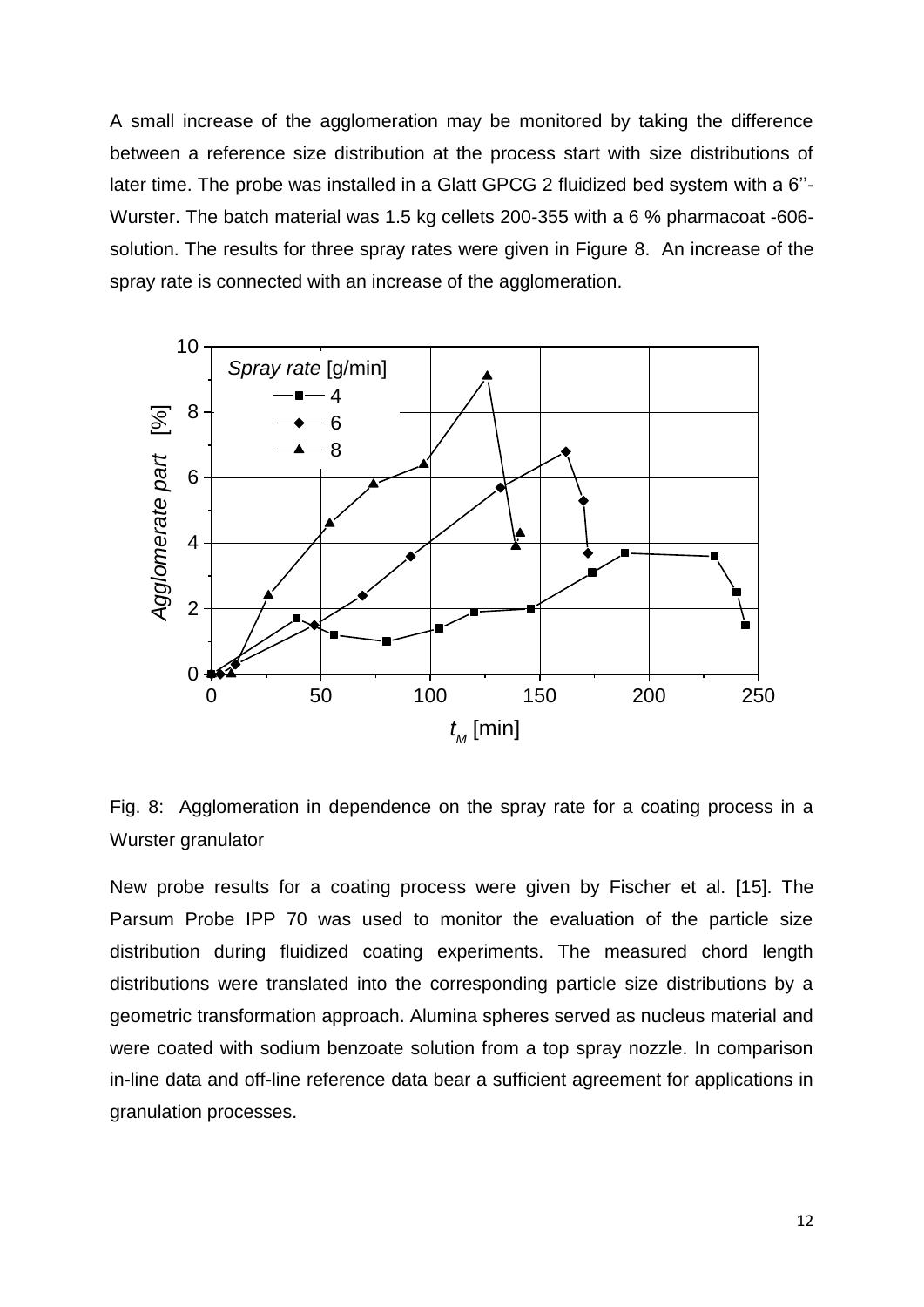### **4.3 FURTHER PROCESSES**

Figures 9-11 show further technical applications of the modified spatial filtering technique. The influence of the revolution number of a wheel atomizer in a spray drying process is demonstrated in Figure 10. After drying the droplets by hot gases, the solid particles were measured by the probe at the exit of the spray drying tower.



Fig. 9: Particle size values  $x_{10,3}$ ,  $x_{50,3}$  *and*  $x_{90,3}$  in dependence on process time  $t_M$ for spray drying

Another example is the size and velocity measurement of droplets by the modified spatial filtering technique. Water droplets were produced by a spray nozzle of a fire sprinkler system. The measurement position on the axis of the spray cone was in a distance of 650 mm from the nozzle exit. The influence of the water pressure *p* on the median droplet size and median velocity is shown in Figure 10. Fig. 9: Particle size values  $x_{10,3}$ ,  $x_{50,3}$  and  $x_{90,3}$  in dependence on process time that for spray drying<br>
Fig. 9: Particle size values  $x_{10,3}$ ,  $x_{50,3}$  and  $x_{90,3}$  in dependence on process time that for s

An example of a crystallization process is given in Figure 11. The generation of the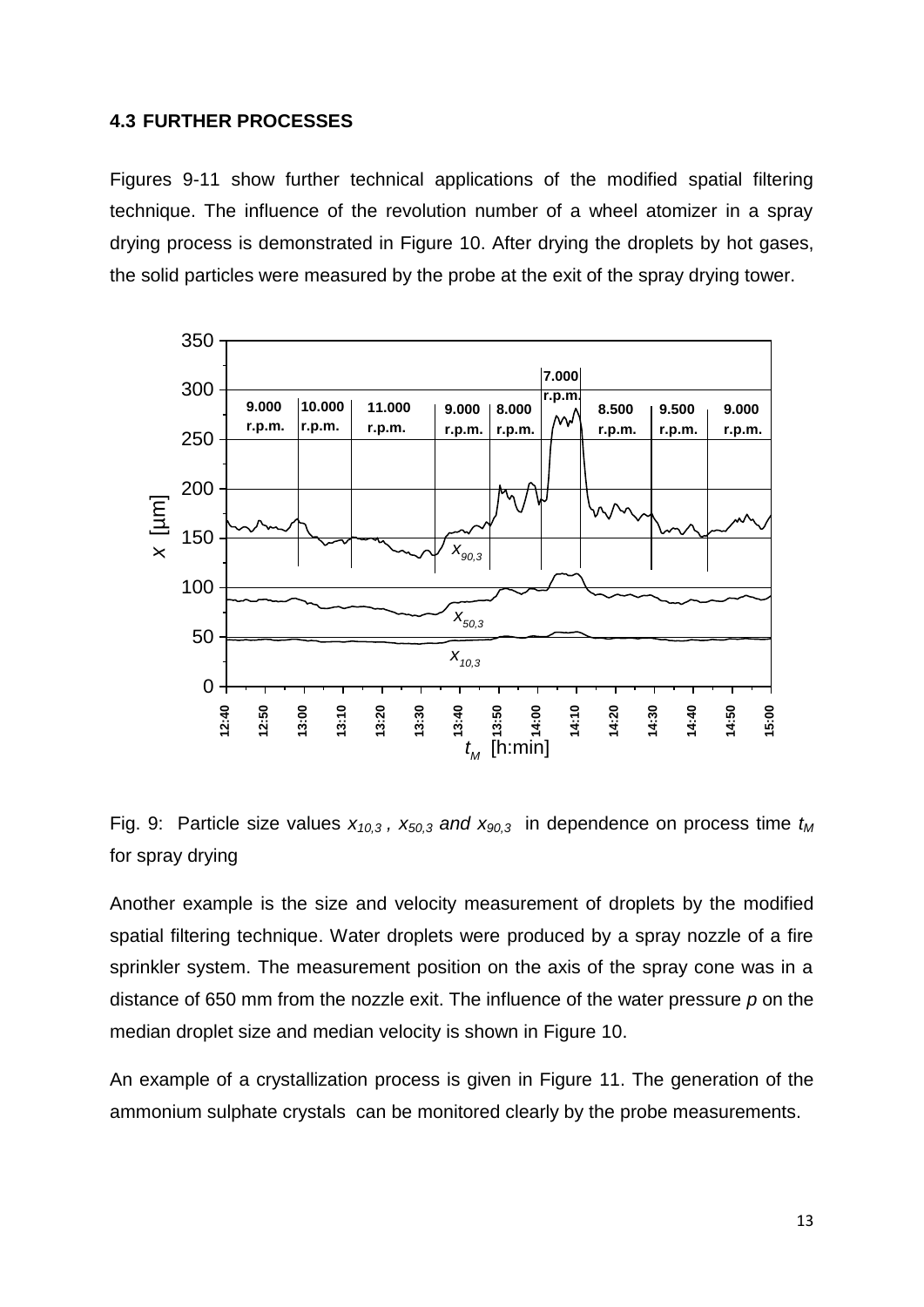

Fig. 10: Dependence of median droplet size *x50,3* and median droplet velocity *v<sup>50</sup>* on the nozzle pressure *p* of a fire sprinkler system



Fig. 11: Monitoring of a crystallization process of ammonium sulphate solution Grinding of grain (whole meal) by a roller mill could be measured by a Probe IPP 70. Decrease of the mill slit reduces the product size.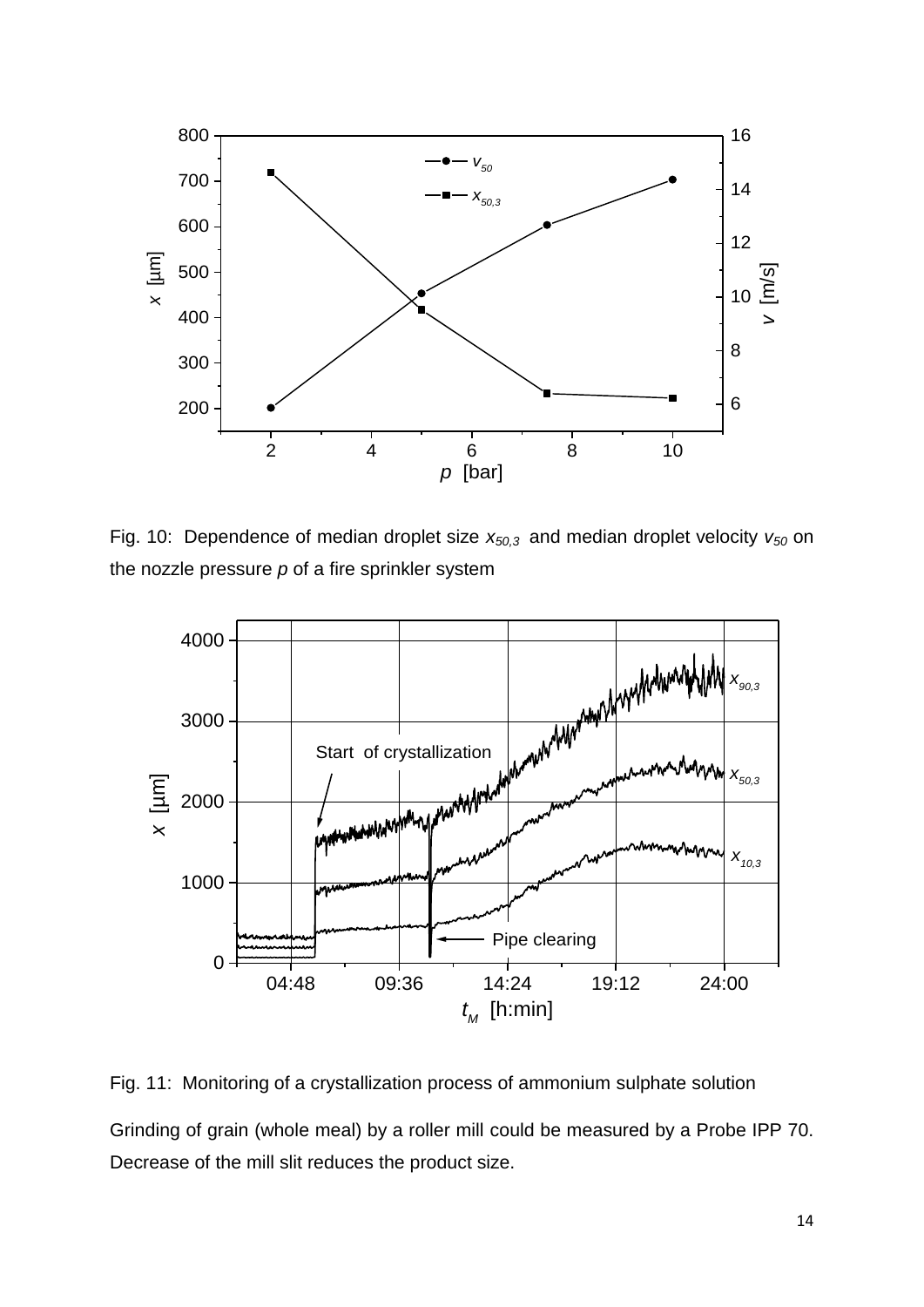## **5. CONCLUSIONS**

The fibre-optical probe system IPP 70 based on a modified fibre-optical spatial filtering technique is suitable for the local measurement of particle size and particle velocity. Owing to the random cut across a particle, the measuring result is a chord size distribution. Particles with sizes of 50 um to 6,000 um and velocities up to 50 m/s can be measured by the probe system IPP 70. The sizing in-line instrument can be adapted to different process conditions by using flushing cells and an in-line disperser unit. Experimental results to real-time sizing of particles in different technical applications show the applicability on fluid-bed granulation, high shear wet granulation, Wurster coating, mixing, spray drying, crystallization and milling. The development of particle growth can be monitored and critical control parameter can be defined. The measurements promote the generation of mathematical relationships for the process development.

### **Nomenclature**

| а        | chord length of a circle area                       |
|----------|-----------------------------------------------------|
| b        | diameter of an optical fibre                        |
| f        | frequency                                           |
| $f_{O}$  | signal frequency                                    |
| $F_p$    | filter function                                     |
| $G_p(f)$ | temporal power spectrum                             |
|          | $G_p(\mu, \nu)$ spatial power spectrum              |
|          | $H(\mu, \nu)$ power spectrum of the filter function |
| i(x, y)  | image intensity                                     |
| $J_1$    | Bessel function of first order                      |
| М        | image magnification                                 |
| N        | number of fibres                                    |
| p        | pressure                                            |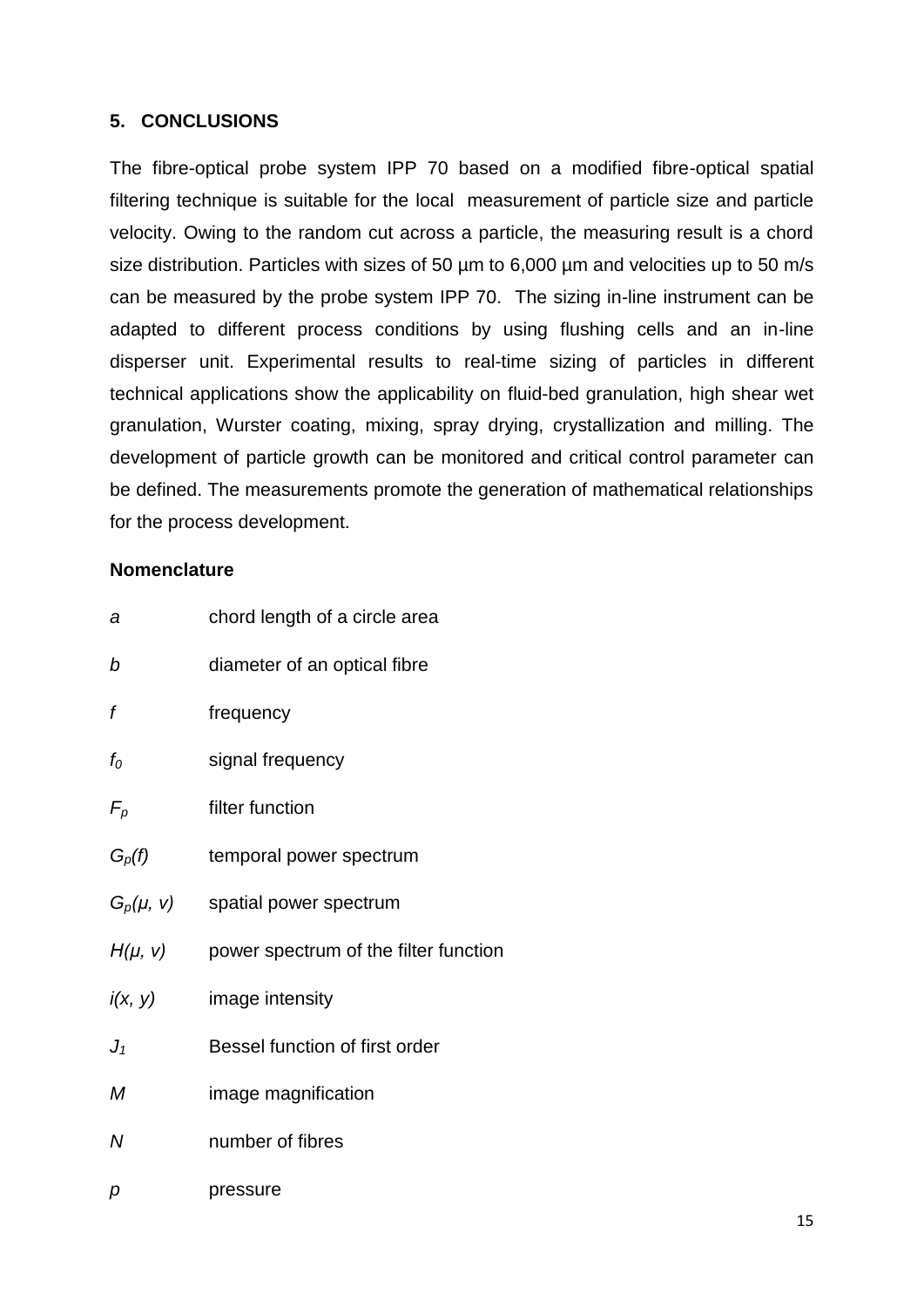| P                              | probability                                                           |
|--------------------------------|-----------------------------------------------------------------------|
| $q_3$ <sup>*</sup> ( $log x$ ) | density distribution by volume in a representation with a logarithmic |
|                                | abscissa                                                              |
| $Q_3(x)$                       | cumulative distribution by volume                                     |
| $Q^2$                          | goodness of prediction                                                |
| r                              | circle radius                                                         |
| $R^2$                          | goodness of fit                                                       |
| S                              | interval of a spatial filter                                          |
| t                              | time                                                                  |
| $t_{\mathcal{M}}$              | process time                                                          |
| V                              | particle velocity                                                     |
| X                              | particle size, chord length, coordinate                               |
| $X_{50,3}$                     | median particle size value with $Q_3(x_{50,3}) = 0.5$                 |
| $X_{10,3}$                     | particle size value with $Q_3(x_{10,3}) = 0.1$                        |
| $X_{90,3}$                     | particle size value with $Q_3(x_{90,3}) = 0.9$                        |
| у                              | normal distance, coordinate                                           |
| μ                              | spatial frequency in x direction                                      |
| v                              | spatial frequency in y direction                                      |

## **References**

1. T. Allen, *Particle size measurement*, 5th edn. Chapman & Hall, London (1997).

2. D. Petrak, Simultaneous Measurement of Particle Size and Particle Velocity by the Spatial Filtering Technique, *Part. Part. Syst. Charact*., **19**, 391-400 (2002).

3. *Documentation of line IPP 70,* Parsum GmbH, Chemnitz, 2008.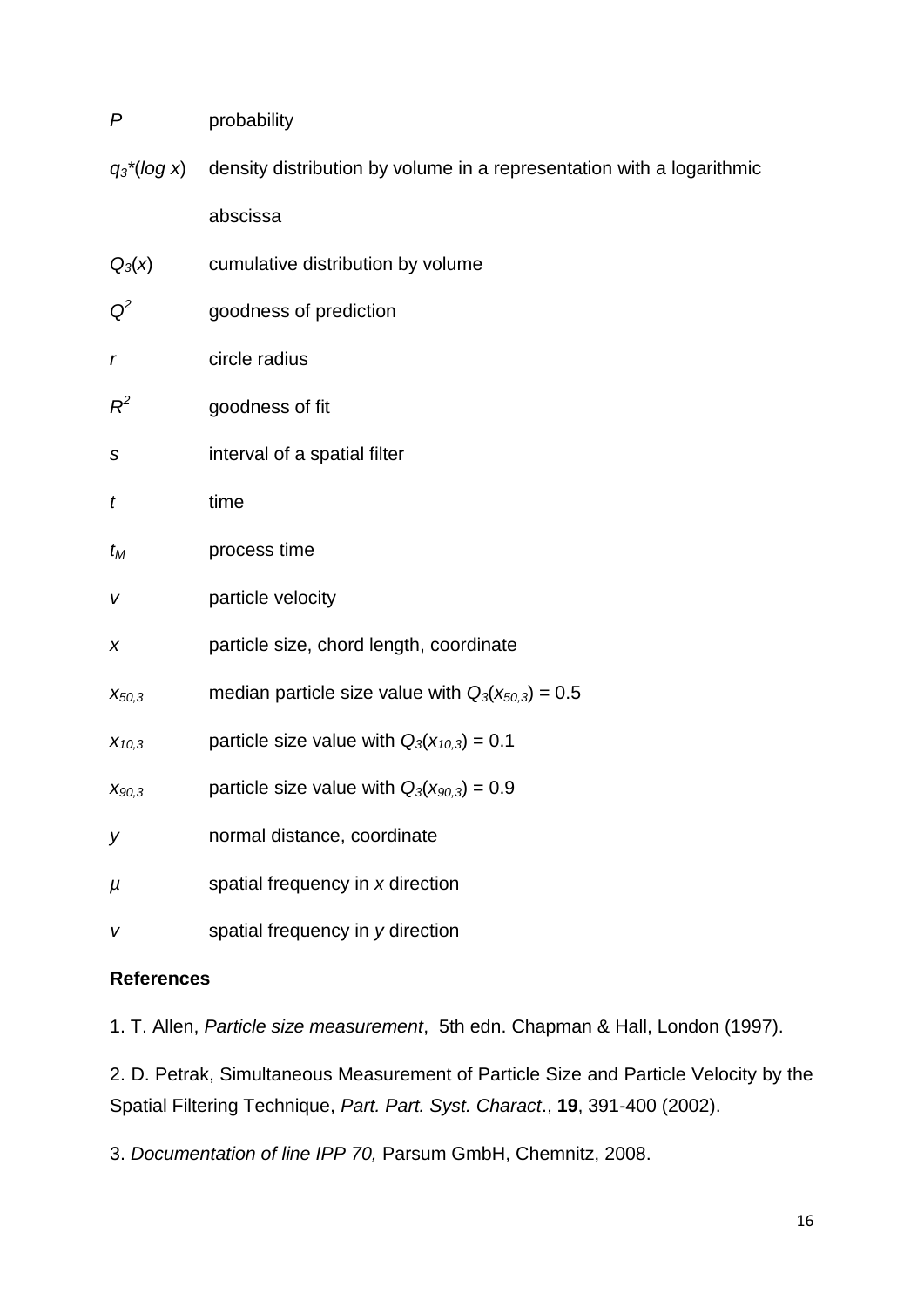4. D. Petrak, S. Dietrich, G. Eckardt and M. Köhler, *In-line particle sizing for process control by an optical probe based on the spatial filtering technique (SFT), in: CD Proc. 6nd World Congress Particle Technol.,* H H 1 0 00613, Nuremberg (2010).

5. Y. Aizu and T. Asakura, *Spatial Filtering Velocimetry, Fundamentals and Applications*, Springer, Berlin Heidelberg New York (2006).

6. P. A. Langston, A. S. Burbidge, T. F. Jones and M. J. H. Simmons, Particle and droplet size analysis from chord measurements using Bayes' theorem, *Powder Technology,* **116**, 33-42 (2001).

7. A. Hayashi and Y. Kitigawa*,* Image Velocity Sensing Using an Optical Fiber Array, *Appl. Opt.*, Vol. 21, **8,** 1394-1399 (1982).

8. E. Tsotsas and A. S. Mujumdar, *Modern Drying Technology*, *Vol.2, Experimental Techniques*, WILEY-VCH, Weinheim (2009).

9. S. Schmidt-Lehr, H.-U. Moritz and K. C. Jürgens, Online Control of Particle Size during Fluidised Bed Granulation, *Pharm. Ind*., **69**, 478-484 (2007).

10. T. Närvänen, *Particle Size Determination during Fluid Bed Granulation*, Diss., Faculty of Pharmacy of the University of Helsinki (2009).

11. T. Närvänen, T. Lipsanen, O. Antikainen, H. Räikkönen and J. Yliruusi, Controlling granule size by granulation liquid feed pulsing, *Int J Pharm.,* **357**, 132-138 (2008).

12. A. Burggraeve, T. Van Den Kerkhof, M. Hellings, J. P. Remon, C. Vervaet and T. De Beer, Evaluation of in-line spatial filter velocimetry as pat monitoring tool for particle growth during fluid bed granulation, *Eur. J. Pharm. Biopharm.,*doi: 10.1016/j. ejpb. 2010.06.001.

13. J. Huang, C. Goolcharran, J. Utz, P. Hernandez-Abad, K. Ghosh and A. Nagi, A PAT Approach to Enhance Process Understanding of Fluid Bed Granulation Using In-line Particle Size Characterization and Multivariate Analysis, *J Pharm Innov,* **5**, 58- 68 (2010) DOI 10.1007/s12247-010-9079-x.

14. M. Plitzko and S. Dietrich, Optimale Prozessführung im Wurster-Coating, *CAV Chemie, Anlagen+Verfahren,* **5,** 16-18 (2010).